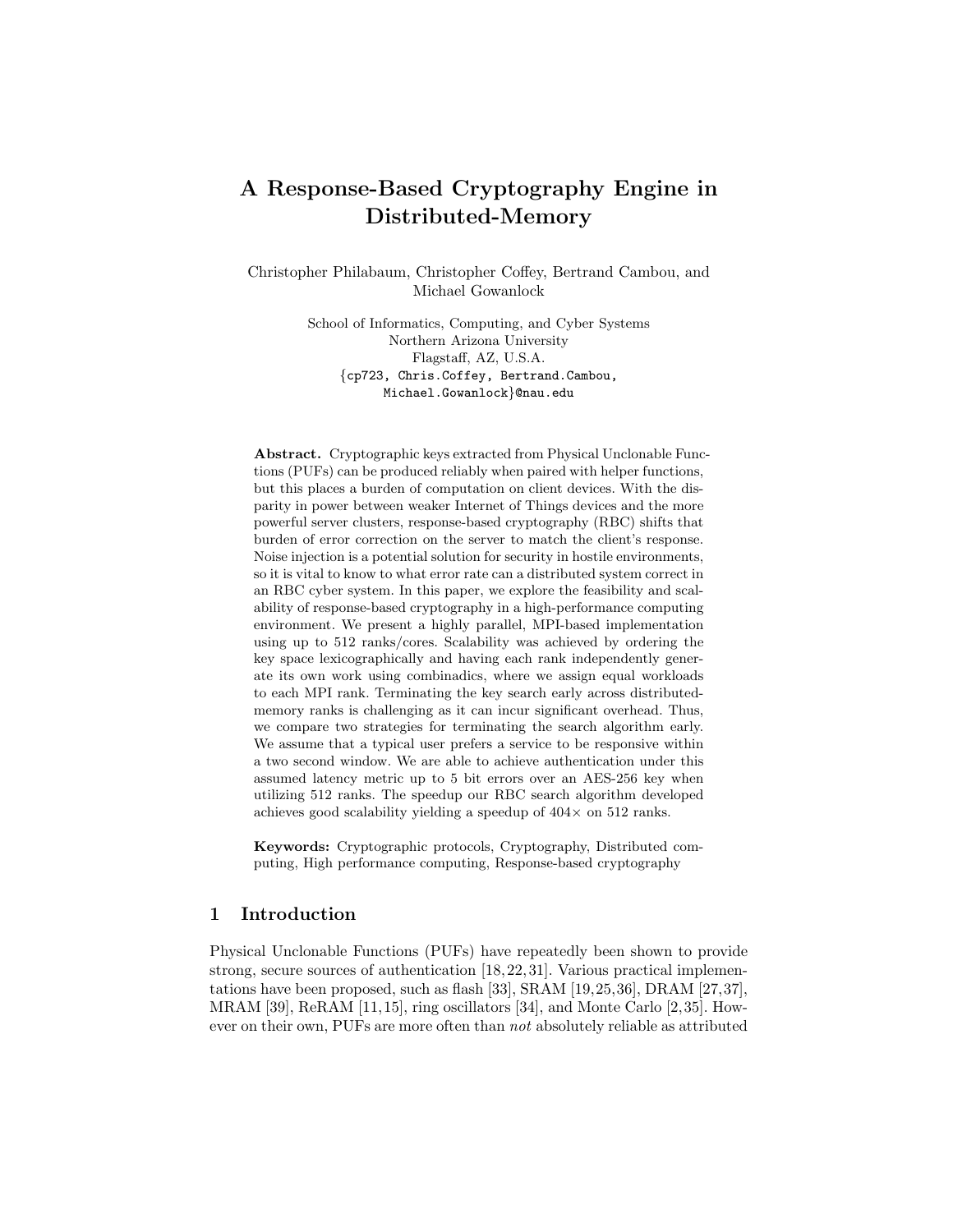to their physical nature. By contrast, a protocol that uses PUFs to derive cryptographic keys must be pristine. If at least any single-bit error occurs, the design of a strong cipher should produce an avalanche effect over the resulting ciphertext's bitstream, i.e., the ciphertext will change drastically from any minimal change to the key. There are other approaches that exist that use helper functions and error correction codes [\[5,](#page-16-3)[6,](#page-16-4)[16,](#page-16-5)[17,](#page-16-6)[23,](#page-17-7)[26,](#page-17-8)[30,](#page-17-9)[38,](#page-18-4)[40\]](#page-18-5) sent from server to client-side. It is then the client's job to correct for its own noisy key and match the server's produced key.

Placing the burden on the client exhibits several design flaws. The client device is more naturally exposed to side-channel attacks (or other such related cryptanalytical attacks) just by the nature of typically being mobile. The helper function yields costs in both computational resources, which requires more power consumption within a more constrained environment

Response-based cryptography [\[9,](#page-16-7) [12](#page-16-8)[–14\]](#page-16-9) flips the cost of computation to the server-side. This also opens up the possibility for purposeful noise injection techniques when the client device is exposed to more hostile environments. When information must be critically secure in such conditions, one can design a system with more computational resources to secure the connection. Thus without access to the PUF and its secret parameters or a similar amount of computing power, an attacker would be unable to break such a system through direct means.

To our knowledge, no implementation of a response-based cryptography engine has targeted a distributed-memory system, nor has any experimental analysis been done on the problem of scalability. The motivation is then to investigate how much error rate can a typical high-performance computing cluster (HPC) handle within in a "reasonable" time frame. We define an authentication time window of  $T = 2$  seconds, based on real world thresholds for services toward end users similarly target this time frame. This paper makes the following contributions:

- We motivate and propose a key iteration strategy that allows us to independently iterate over the key space, such that each process has the same workload. To the best of our knowledge, our use of combinadics in the context of high-performance computing is a novel methodology to evenly distribute the workload and have each process independently iterate over all possible cryptographic keys for any given tractable error rate.
- To ensure that we do not waste computational resources after the key has been found by a worker, we propose a communication strategy to efficiently and gracefully end the search between MPI ranks.
- We compare two early exit strategies and achieve an average 78.97% of the peak throughput (keys/second) using our best early exit strategy.
- Our RBC system achieves a speedup of up to  $404 \times$  on 512 cores. This high level of scalability successfully yields authentication within the  $T = 2$  s threshold at 1.65 s.

The paper is organized as follows. In Section [2,](#page-2-0) we discuss the terminology used and what response-based cryptography is and how it works. In Section [3,](#page-5-0)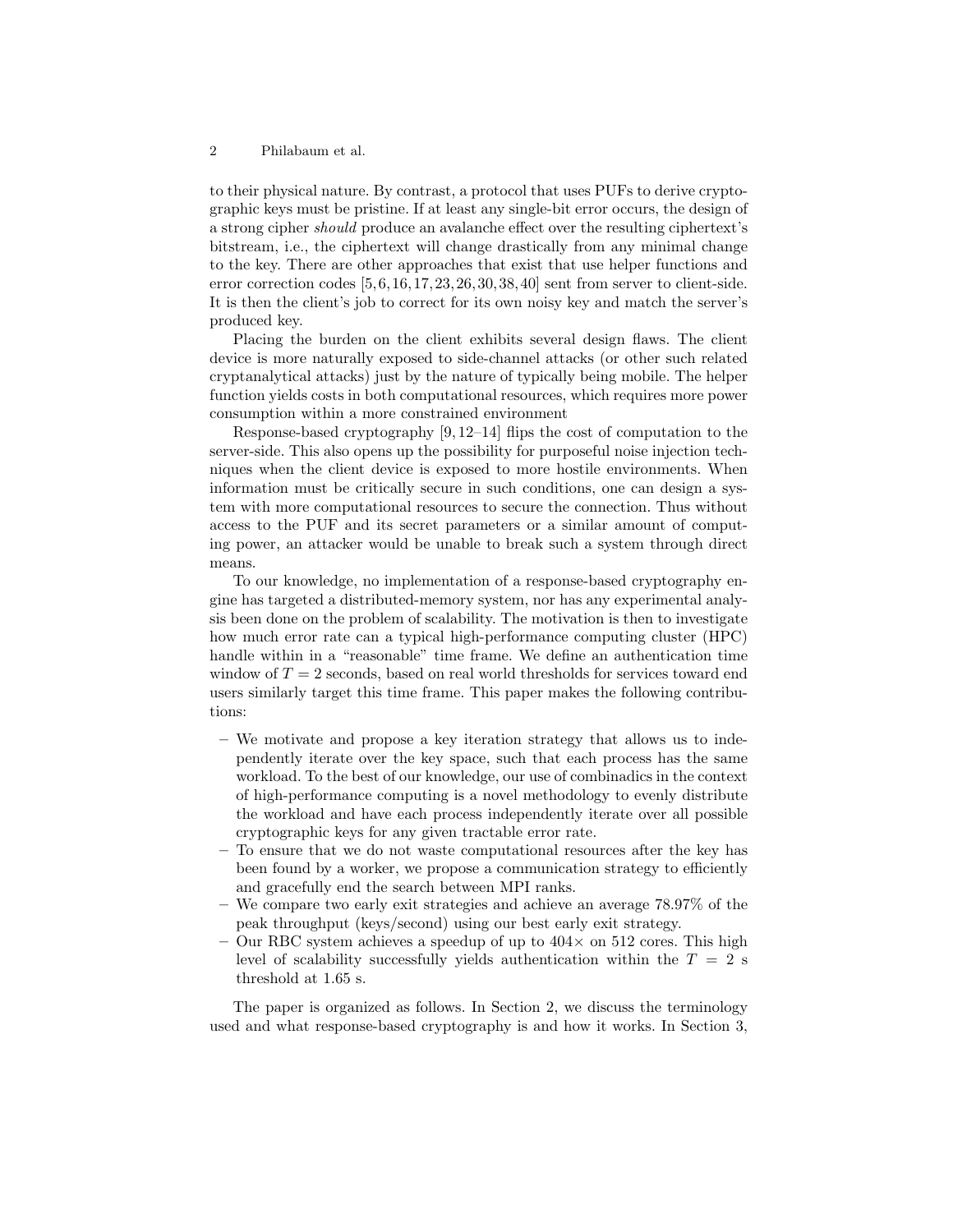we explain the methodology chosen for both the key iteration and the early exit strategy for aborting the search when the key is found. In Section [4,](#page-9-0) we describe the implementation and how the benchmarks are designed. With Section [5,](#page-9-1) first we explain the compute cluster used and its hardware specifications for our experiments. We follow by showing the results of our experiments, evaluating the impact of the number of iterations between communications in Section [5.3,](#page-11-0) comparing the viability of two early exit strategies in Section [5.4,](#page-12-0) and analyze the latency, speedup, and parallel efficiency for up to 512 cores at a Hamming distance of 5 in Section [5.5.](#page-13-0) Finally, we conclude and summarize our findings and discuss possible future work in Section [6.](#page-15-1)

# <span id="page-2-0"></span>2 Background

## 2.1 Terminology

To avoid confusion, the following terminology will used throughout the remaining text:

- $-$  "Eve" refers to a malicious entity or attacker whose goal is to break the security of the client device and the server.
- The cryptographic key " $K_A$ " is defined as the key that the client produces from an unreliable source such as a PUF. We denote this as the "response".
- The cryptographic key " $K_B$ " is defined as the key that the server produces from the enrollment of the client device. This can also be thought of as the "challenge".
- " $C_A$ " and " $C_B$ " represent the client's and server's ciphertexts, respectively.
- The "enrollment" is defined as a snapshot or a series of snapshots of the client's PUF. This is the data stream that the server generates the cryptographic key  $K_B$  from.
- $-$  "Response-based cryptography (RBC)" refers to the concept of the server performing the correction on the response, rather having the client device performing the correction with a helper function or other methodology.
- The " $RBC \text{ engine}$ " the core algorithm and focus of this paper, whose job is to search for  $K_A$ , derived from the server's own  $K_B$ .

## 2.2 Response-Based Cryptography

The focus of response-based cryptography is to flip the asymmetric load for key error correction to be performed on the server as opposed to the client. This means that the client's key is static, whereas the server must perform the work to iteratively search for the potentially slightly corrupted key. As seen in Figure [1](#page-3-0) (Top), the server starts by assuming the client's key is a pristine copy that exactly matches the server's as shown by the "starting point". This first key  $K'$  is used to create a new ciphertext using the cipher  $E$  (such as AES-256).  $C = E_{K'}(P)$  thus represents the ciphertext C that is created by the cipher E,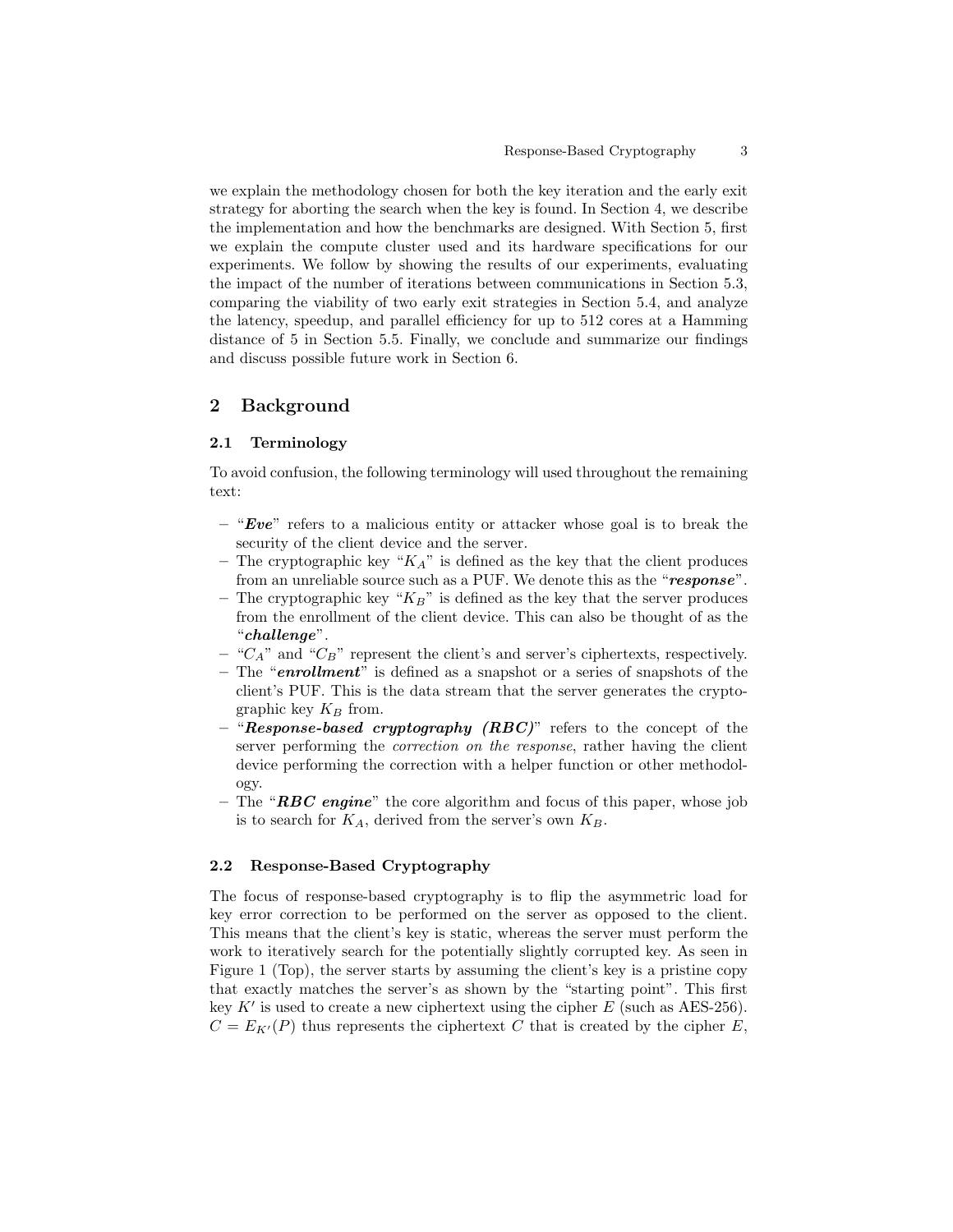the key  $K'$ , and plaintext  $P$ . In the context of a symmetric cipher, the plaintext P is chosen to be the client's identification number that is also known by the server. If a match between ciphertexts is found, then the server authenticates the client, and both devices may use this key as a means to secure their messages.

<span id="page-3-0"></span>

Fig. 1: A visual representation of the key search space by iterating through every combination of bit errors with Hamming distance D relative to the starting key. (Top) The early step of the algorithm where we only consider all keys  $K'$  with a Hamming distance of 1 relative to  $K$ . (Bottom) A further expansion of the key search space up to an arbitrary Hamming distance a. This demonstrates how this search space widens with each increase in Hamming distance.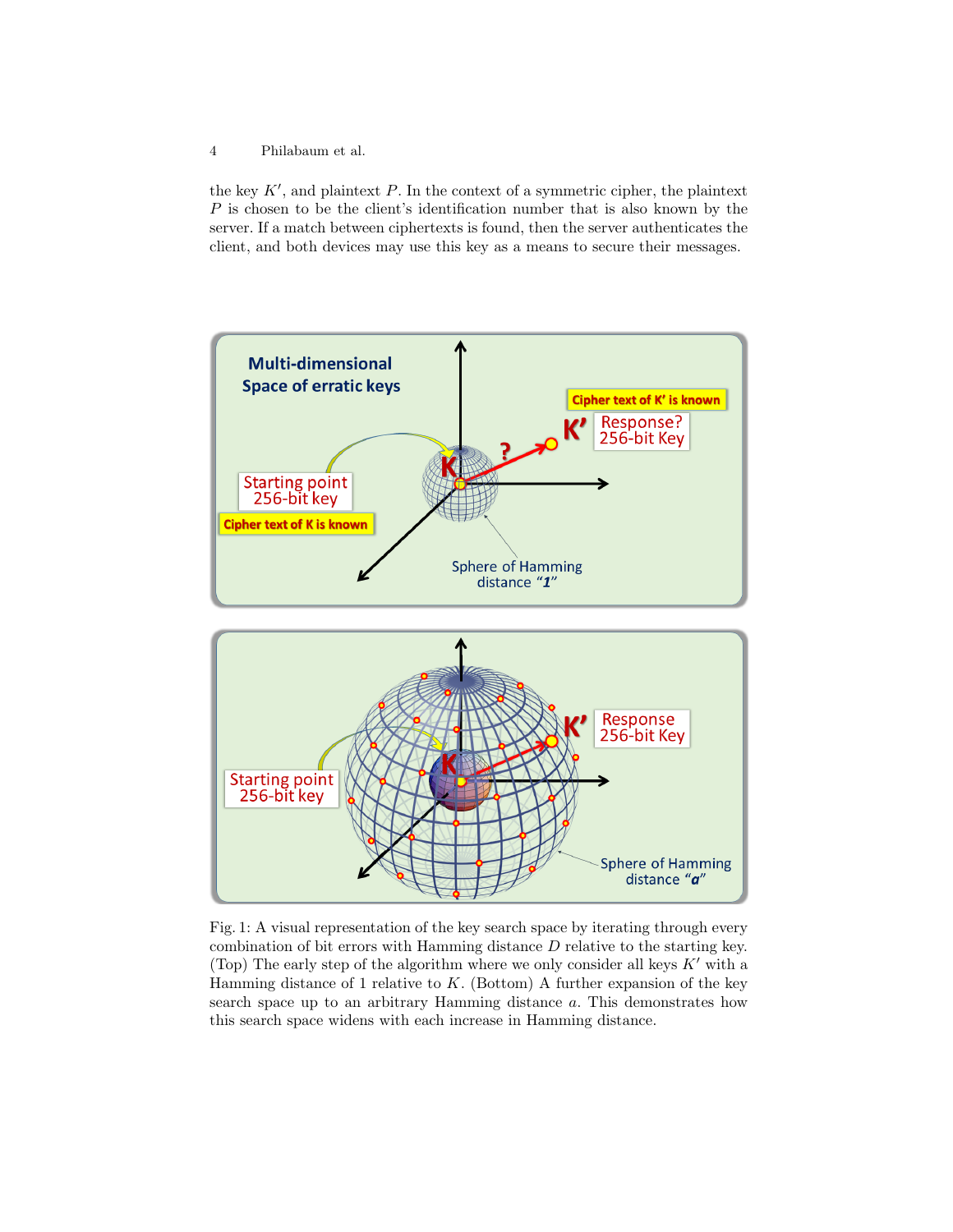#### Response-Based Cryptography 5

However, the inherent error-prone nature of PUFs typically creates a mismatch between the client's key  $K_A$  and the server's key  $K_B$ . The server thus must perform an iterative search through all possible corruptions of the client's key to find a suitable match. In Figure [1](#page-3-0) (Bottom), the Hamming distance is increased to  $D = 1$ ; every corruption with this many bit errors is tested. If no matching keys are found, then the Hamming distance is in turn increased by  $D+1$ . This process is continued up to a matching key found,  $D > 256$ , or the time threshold, T, runs out. If this cannot be done in a reasonable time, in this case arbitrarily defined to be  $T = 2$  seconds, then the client is not authenticated and must try again. At the same time, the attacker Eve wants to break the cyber system. While  $E, C_A$ , and P are assumed to be public information, the keys  $K_A$ and  $K_B$  should be private relative to Eve. Even if Eve suspects a reasonable Hamming distance of less than 5 errors, she has no relative starting position in the key space.

On the other hand, the server has a "head start". Unlike Eve who must choose some starting point in the key search space at random, the server knows what the client key  $K_A$  must resemble. Let us say the server's key is  $K_B = 10011010_b$ . In the worst case scenario, the client's device is 100% noisy and can equally produce all combinations of errors. Then the server must search through a Hamming distance of  $0, 1, \ldots, 8$  until they find that  $K_A = 01100101_b$ ; note that the search space size is equal to that of Eve. This translates to Equation [1](#page-4-0) on average for both the server and Eve. Since the error rate is absolute, the all possible combinations must be considered equally probably. This is equivalent to enumerating to entire number line of all possible combinations of errors, where the average case is half way along this number line. In other words, if all information about the error properties of the PUF is kept secret, the attacker must search through all combinations of Hamming distance 0 to 8. Their average runtime is the half of all these combinations, given that as far as they are concerned, any number of errors can occur.

Now consider the average case scenario for an SRAM PUF-originated key that on average produces a bit error rate of 25% (we use an unrealistically noisy source for illustrative purposes). Now instead the server has to explore only up to and including a Hamming distance of 2; the server's average key search space is defined by Equation [2.](#page-4-1)

Note that in reality the bit error rate is not fixed. The true average will fluctuate based on the distribution of errors for every cell of a PUF. Furthermore, if the exact errors  $e$  were known ahead of time, then only  $\binom{8}{e}/2$  keys would have to be searched on average.

<span id="page-4-0"></span>
$$
\sum_{i=0}^{8} \binom{8}{i} / 2 = 2^{8-1} = 128 \text{ keys}
$$
 (1)

<span id="page-4-1"></span>
$$
\sum_{i=0}^{1} {8 \choose i} + {8 \choose 2} / 2 = 1 + 8 + \frac{28}{2} = 23 \text{ keys}
$$
 (2)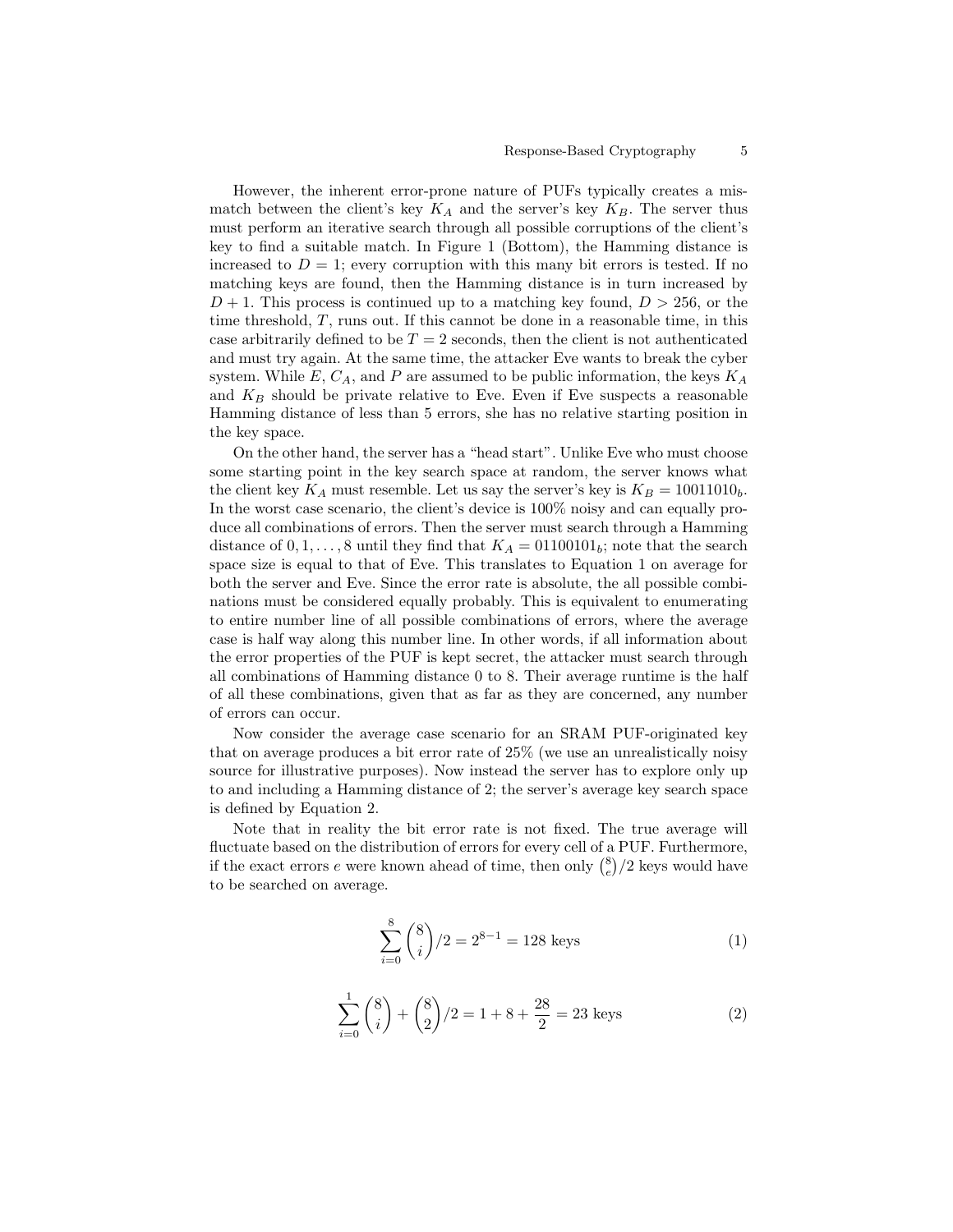Already for 8-bit keys there is a large disparity of work between the server and Eve, specifically 18% of Eve's key search space is necessary to search. When the same idea is applied to 256-bit cryptographic keys with a much more realistic and tame bit error rate for an SRAM PUF source of 3.69% (based on averaging Schrijen's and Leest's average results at room temperature [\[36\]](#page-18-0)), this gap grows to Equation [3](#page-5-1) for Eve vs. Equation [4](#page-5-2) for the server. Clearly one is much more feasible than the other. When combined with a ternary PUF protocol, the bit error rate can be dropped to single digit errors and thus make the problem for the server tractable and Eve still incomprehensibly intractable [\[3,](#page-16-10)[4,](#page-16-11)[7,](#page-16-12)[8,](#page-16-13)[10,](#page-16-14)[24,](#page-17-10)[32\]](#page-17-11).

<span id="page-5-1"></span>
$$
\sum_{i=0}^{256} \binom{256}{i} / 2 = 2^{256 - 1} \approx 5.79 \times 10^{76} \text{ keys}
$$
 (3)

<span id="page-5-2"></span>
$$
\sum_{i=0}^{10} {256 \choose i} + {256 \choose 11} / 2 \approx 3.41 \times 10^{18} \text{ keys}
$$
 (4)

# <span id="page-5-0"></span>3 A Distributed-Memory Response-Based Cryptography Engine

In the purest and simplest sense, a server that authenticates in an RBC cyber system would iterate through the key space from the starting point in a sequential manner. However, even though the server's search space is far less than that of Eve's at roughly  $3.41 \times 10^{18}$  keys based on Equation [4,](#page-5-2) this far exceeds the computing capacity of a modern single core processor and exceeds the capacity of modern multi-core computers. Therefore, our solution is to distribute the work of testing every single one of these keys amongst many distributed memory compute nodes as evenly and with as little overhead as possible.

As a general overview, we examine the total key space for Hamming distance D, then splits the work in a balanced way amongst  $p$  processes (subsequently referred to as ranks). Each process then independently iterates its own key subspace. To ensure that computation resources are not wasted, if one of the keys manages to find a match, then it is communicated to all other  $p-1$  processes to stop the search early. If none of the processes finds any matching key for Hamming distance  $p$ , the distance is increased by 1 and each process generates its own new workload.

Therefore, there are two core mechanics to the algorithm. First, the key iteration step, which includes deriving the next key in the current iteration, encrypting the plaintext with the new key, and comparing this new ciphertext to the client's. Second, each process must communicate to abort the search when commanded by one of the other ranks.

## <span id="page-5-3"></span>3.1 Key Iteration

The core operation and first half of the algorithm is to first attempt finding the cryptographic key that is originally derived from the server's key,  $K_B$ . Each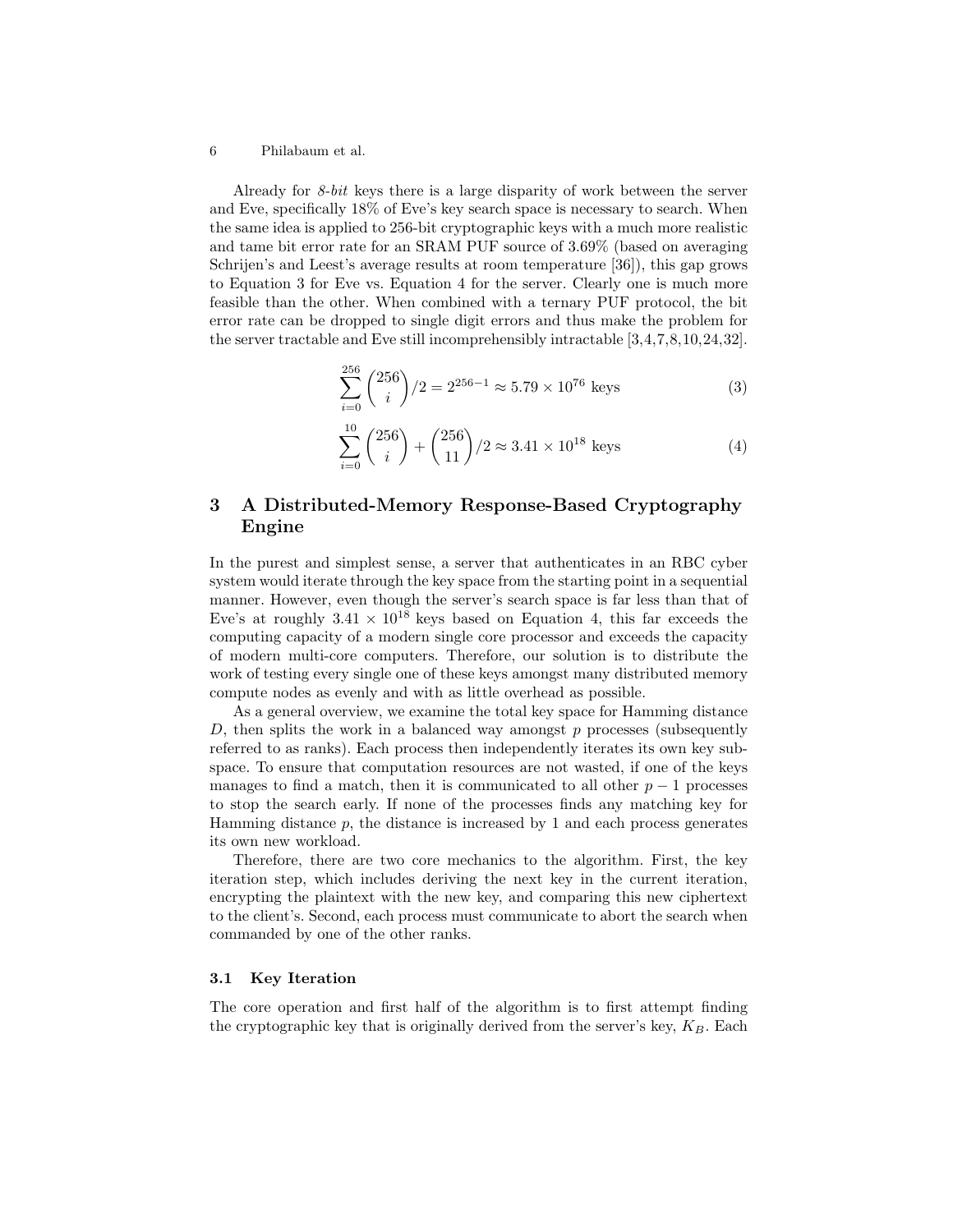process is responsible for computing some portion of the key space, ideally with as minimal overlap as possible, by iteratively "corrupting"  $K_B$ . Only one such corruption can reproduce the the client's  $K_A$  such that  $C_A = E_{K_A}(P)$ . The approach used in this paper to iterate over every possible key corruption separated the corruption as its own bitstream. For instance, if the Hamming distance between  $K_A$  and  $K_B$  is D where each key is 256 bits long, then the corruption can be represented by every possible combination of 256-bit bitstrings with D out of all 256-bits set to a value of 1. If the current combination is  $S_i$ , the algorithm performs an authentication check by producing the key  $K_B \oplus S = K_i$ (for the bitwise XOR operation ⊕). The algorithm then tests the question  $C_i = E_{K_i}(P) \stackrel{?}{=} E_{K_A}(P) = C_A$ , i.e., encrypting the same plaintext P and testing to see if the current key's ciphertext matches the client's ciphertext.

Other approaches considered suffer from the inability to readily enumerate and iterate the key space in a divisible manner. Consequently, we use an approach that exploits the combinatorial number system. D. H. Lehmer [\[21\]](#page-17-12) showed that every combination S corresponds to a unique  $i$ ; put in the reverse way, for any integer  $i \in [0, \binom{\text{Size of bitstream}}{\text{Number of bits set}}]$ , we can derive all the bits set in  $S_i$ . As illustrated in Knuth [\[29\]](#page-17-13), there is an algorithm known as unranking that for a given non-negative  $i < \binom{256}{D}$ , we can generate the combination  $S_i$  with D bits set in constant time (generalized to  $O(n)$  for *n*-bits). Therefore, a key iteration can be devised by iterating over every integer  $i \in [0, \binom{256}{D})$  and deriving the  $S_i$ from i. More importantly, every rank knows its own work using only its rank id and Hamming distance D. This results in an embarrassingly parallel search. Each MPI rank can generate its own range of keys using its rank identification number and the Hamming distance D. No communication is required between ranks to generate their work or examining the entire key search space. Instead, the only communication required occurs when a rank finds the key and communicates this information to all other ranks.

Even though the unranking algorithm is constant time, there is still a faster method of actively iterating over every combination. With Gosper's hack as demonstrated by Knuth [\[28\]](#page-17-14), only 10 bitwise operations are necessary to take the current combination and compute the next lexicographical combination. Another optimization [\[1\]](#page-15-2) can add further performance, that uses the CTZ (count trailing zeroes) instruction found on modern instruction sets, such as BMI1 on x86.

The final key iteration algorithm is outlined as follows:

- 1. Have each rank find its starting and ending indices based on  $i_0 = \frac{R \cdot {256}}{N}$ and  $i_N = \frac{(R+1) \cdot {256 \choose D}}{N}$ .
- 2. Have each rank find its starting and ending combinations using the unrank algorithm on  $i_0 \rightarrow S_0, i_N \rightarrow S_N$ .
- 3. Start at combination  $S_{i=0}$ .
- <span id="page-6-0"></span>4. For the current combination, compute the corrupted key with  $K_i = K_B \oplus S_i$ .
- 5. Encrypt P so that  $C_i = E_{K_i}(P)$ .
- 6. Test if  $C_i \stackrel{?}{=} C_A$ :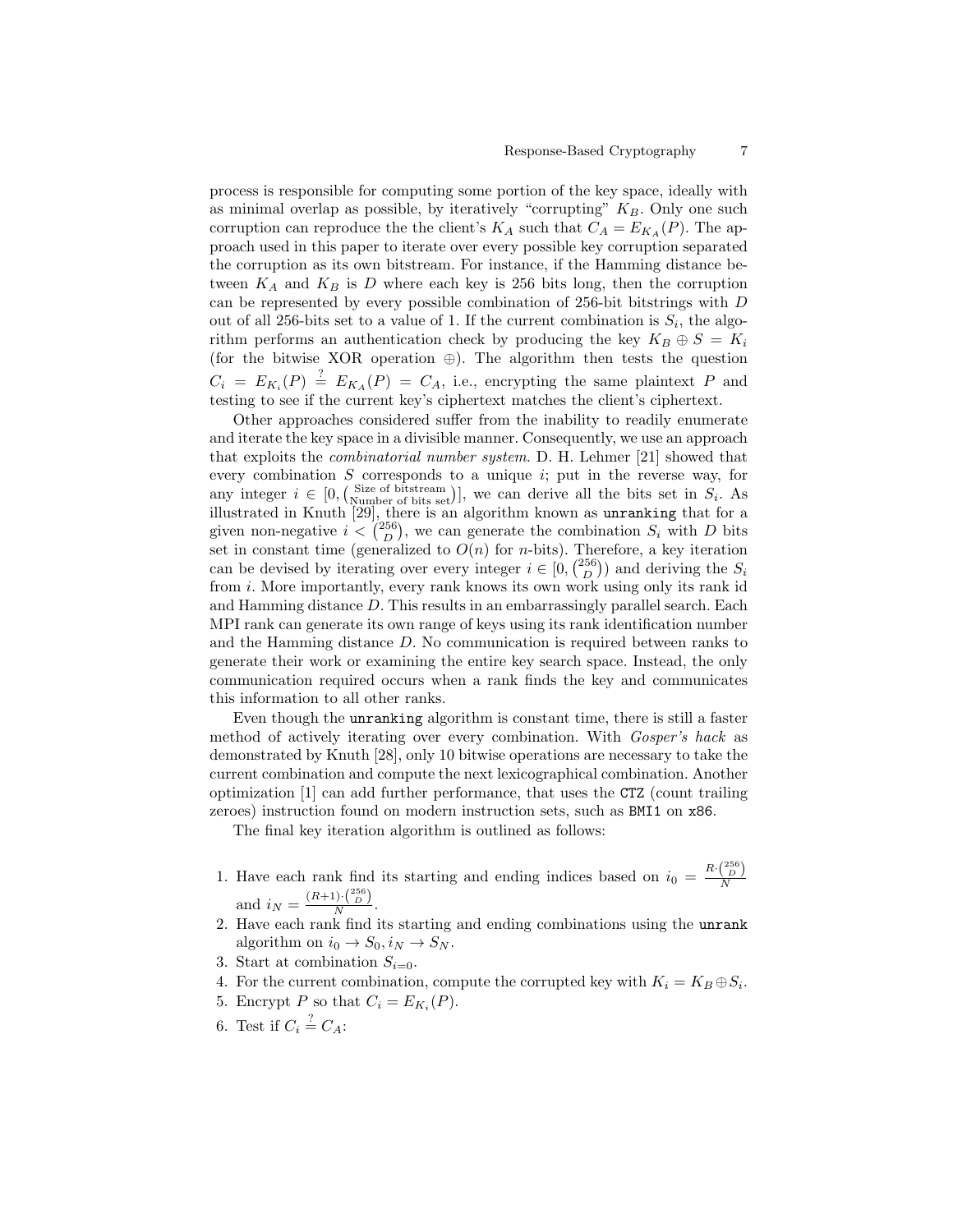- 8 Philabaum et al.
	- (a) If the equality evaluates as true, then pass authenticate and signal all other ranks to stop and break.
	- (b) If the equality evaluates as false, use Gosper's hack on the current combination  $S_i$  to derive  $S_{i+1}$  and increment i.
- 7. If  $i \geq i_N$  or the signal is set, break. Otherwise, loop back to Step [4.](#page-6-0)

## <span id="page-7-0"></span>3.2 Optimized AES Encryption and 256-bit Integers for RBC

In order to have loop over the appropriate combinations using the methodology described in Section [3.1,](#page-5-3) the combinations themselves must be interpreted or treated as some integral primitive to perform arithmetic over them. As of the time of this writing, no widely available, general purpose CPU supports instructions such as CTZ (count trailing zeros), even for GCC's built-int int128 data type. This meant that an arbitrary-precision library that supported integral types is necessary, and we describe it as follows.

GMP is a widely supported, stable library that supported all the needs of our implementation. Some limitations, such as a lack of support for CTZ, meant replacing the CTZ-based implementation with a more inefficient implementation using division instead. However, it was quickly found using profiling that the GMP library spent the majority of its time allocating and deallocating memory, even when reusing the same variables carefully.

While GCC's int128 was under consideration, it lacked an equivalent CTZ instruction. To solve the above issues, we employ a custom fixed 256-bit unsigned integer implementation. To accomplish this, each 256-bit unsigned integer is defined as an array of 4× 64-bit unsigned integers. With static declaration to avoid unnecessary memory allocations/deallocations, our algorithm uses custom versions of bitwise AND, OR, and XOR, COM (complement), shift right, shift left, two's complement negation, and comparison operations. We implement CTZ by applying the instruction CTZ to each 64-bit limb. Addition recovered a low-level add-carry instruction call, that required the carry flag to carry from one limb to the next where necessary. Some portions of GMP remained, allowing for a much simpler implementation of performing a binomial operation that is only done to compute the range of the keys for each rank and not within the main loop itself.

The AES OpenSSL implementation has several performance drawbacks. While functional, profiling also revealed most compute time being spent between allocations and deallocations, even though it uses AES-NI directly. Unsurprisingly, most AES implementations are built with the notion of encrypting/decrypting many, many bytes of data with few keys, not encrypting/decrypting some constant data with many, many keys. To remove OpenSSL out of the the algorithm, Intel's white papers on AES-NI [\[20\]](#page-17-15) were used as a basis for a very direct, no dynamic memory implementation of preparing the key expansion over the key rounds for the encryption step. The cipher output  $C_i$  is then used as the comparison with the client's cipher  $C_A$ .

Using the two proposed optimizations, the amount of memory allocations and deallocations done within the iterations themselves is effectively brought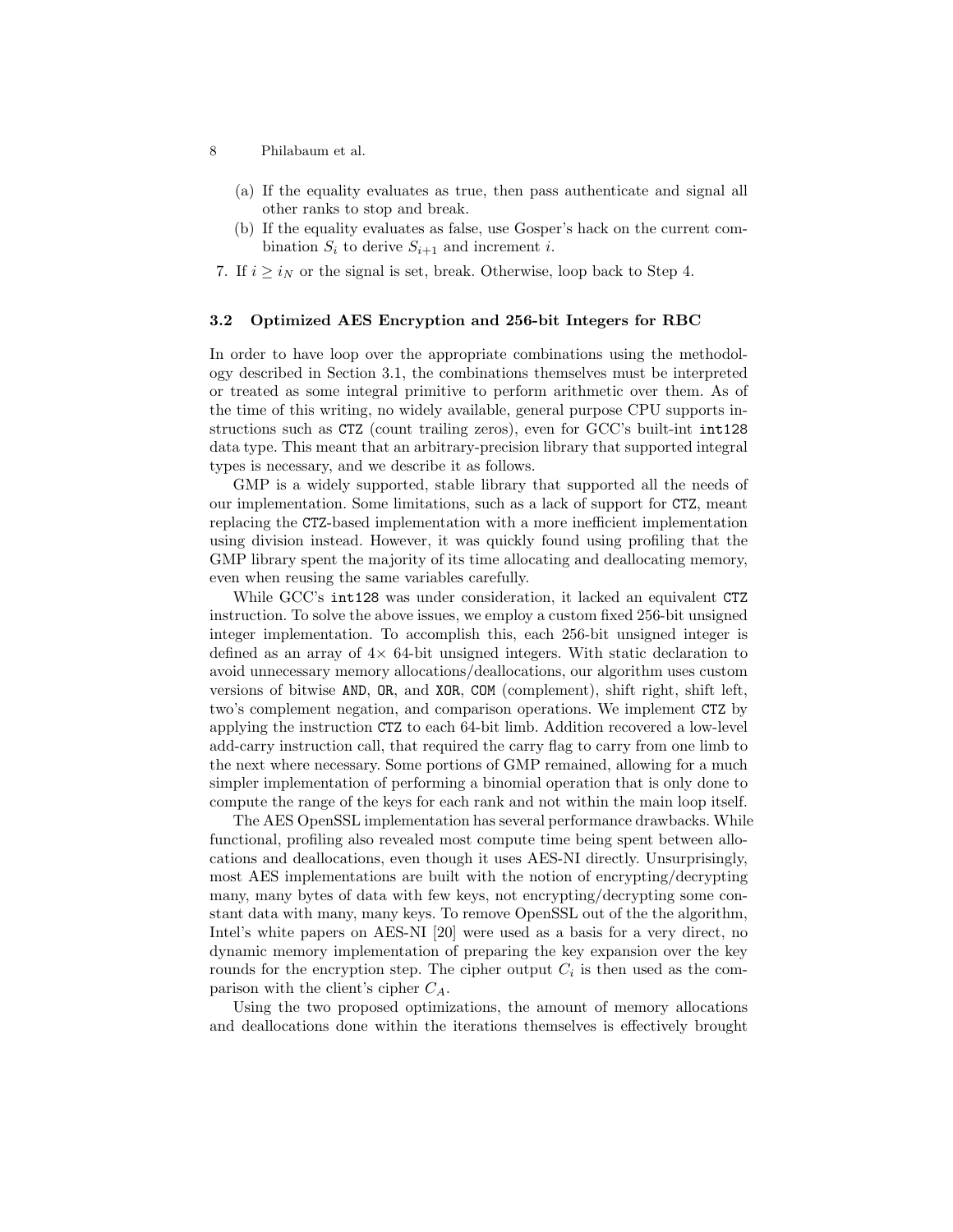down to zero, excluding any that MPI may perform itself. All the compute time is then focused on readily deriving the next combination from a previous one, applying it to the original server key via XOR, and encrypts the shared plaintext P using the new, corrupted key. Altogether, our two optimizations decreased the response time by four times than initial implementation. In Section [5.2,](#page-10-0) we will examine the performance of our RBC algorithm with and without these optimizations.

## 3.3 Aborting the Search Using Early Exit

The other vital half of the algorithm is the *early exit* for every MPI rank. If one of the ranks finds the key within the allotted time (or Hamming distance) limit, every other rank must gain knowledge that this event has occurred and the search must be subsequently aborted.

In distributed memory implementations, using a direct signal over shared memory is not possible. If each rank is to check if a change has occurred at the end of each iteration, this check would require network communication. The latency costs would accumulate with every computed key, which would be intractable for our large key search space. We outline two early exiting strategies and our exhaustive search approach below.

Exit-Allreduce: One approach is to periodically perform an MPI Allreduce function call in MPI, which has every rank reduce every sub-answer to a singular one and redistribute this knowledge to every rank. In this context, after  $r$  keys are explored, each rank would call the MPI Allreduce function based on the bitwise OR function over every rank's flag. If any one of the ranks' flag has been set, then all ranks would agree to set their flag. In all that follows, we refer to this early exit strategy as EXIT-ALLREDUCE. Unfortunately, while at smaller Hamming distances the overhead is minimal, at larger Hamming distances (and thus key spaces) even the largest  $r$  cannot scale with the exponential increase in load. As an illustrative example, assume first that the Hamming distance is 2 and that we have  $p = 10$  ranks. This yields  $\frac{\sum_{i=0}^{n} 2\binom{256}{x}}{10} \approx 3290$  keys per rank. If we set  $r = 1000$  so that after every 1000 keys each rank stops and reduces, then each rank must only make 3 checks. If instead the search requires iterating up to a Hamming distance of 5, then  $\frac{\sum_{i=0}^{5\binom{256}{x}}}{10\cdot1000} \approx 9.00 \times 10^5$  checks must be made. Exit-Probe: Rather than forcing each rank to wait on each other at their synchronization points (as described above), the rank probes for communication from any source in a non-blocking way every  $r$  iterations. Once one of the ranks finds the key, this is communicated to all other ranks, where all ranks receive the probe signal using MPI Iprobe and then execute the MPI Recv function to unblock the sender. The communication overhead can be adjusted by changing the value of r before doing a non-blocking probe call similar to the EXIT-ALLREDUCE method above.

Exit-All Combinations: For completeness and to have a control for experiments, the third early exit strategy is EXIT-ALL COMBINATIONS, where the algorithm disregards any notion of exiting the loop early. Instead, it exhaustively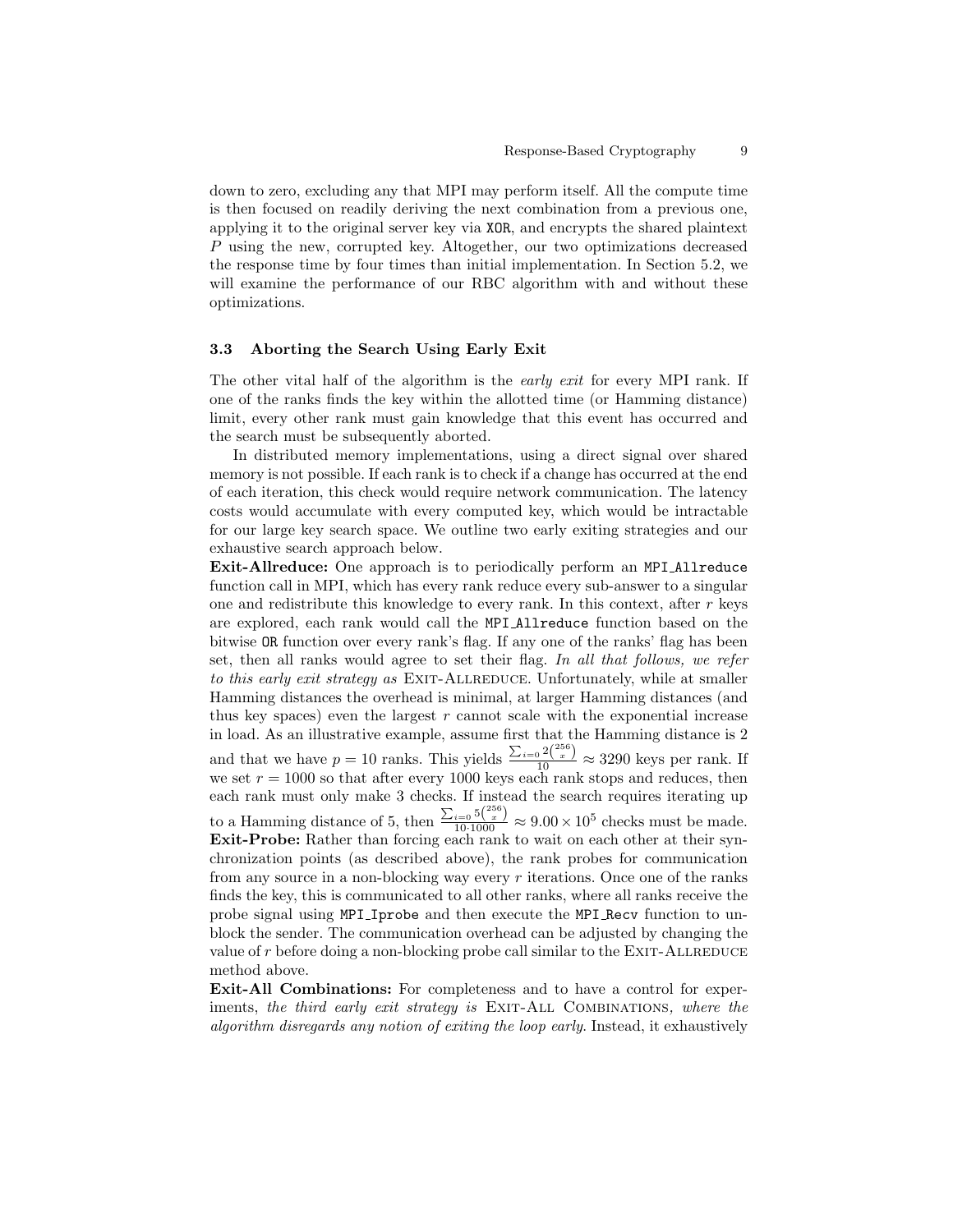searches through every key under a given Hamming distance D. Even if a rank finds the key within  $D$ , every rank will completely iterate through the total key space at Hamming distance  $\leq D$ . Once a rank finds the key and the loop for Hamming distance D finishes, only a very minimal MPI call is needed to check at the end of every Hamming distance, limiting the amount of collective communication between ranks to D calls.

## <span id="page-9-0"></span>4 Implementation

To handle the distributed design, we chose OpenMPI in C as the foundation for the experiments for access to low-level bit manipulation, direct calls to the AES-NI instruction set, and the ability to coordinate the "early exit" strategy amongst all processes.

In a real world system, the key is randomly distributed amongst the ranks, and internally within rank's key space; there is equal chance that the key could be at the beginning or middle or end of a given rank's key space. However, the key should lie on average halfway through a random rank's key space. To find a statistical, dozens to hundreds of runs may need to be performed to find a suitable average response time that corresponds to the halfway point. To reduce the number of runs necessary to approach this average, a different, more direct method for generating  $i$  is used. We know that the average work needed to find the correct key is  $\frac{\binom{256}{D}}{p}$  /2, assuming that the exact Hamming distance D is known ahead of time. Therefore, in our experiments we presumed that the key resides exactly in the middle of  $1$  out of  $p$  ranks work; this in turn means that  $i = \frac{R \cdot {256 \choose p}}{p}$  for some random rank  $R \in \mathbb{Z}_p^*$ . The experiments in turn can be modified so that the random variable is picking a random rank  $R$  out of  $p$ uniformly. Once the random rank is chosen, we take the average of  $\frac{R \cdot {256 \choose D}}{p}$  and  $\frac{(R+1)\cdot\binom{256}{D}}{p}$  and find our result for *i* in Equation [\(5\)](#page-9-2).

<span id="page-9-2"></span>
$$
i = \left(\frac{R \cdot {256 \choose D}}{p} + \frac{(R+1) \cdot {256 \choose D}}{p}\right) / 2 = \frac{(2R+1) \cdot {256 \choose D}}{2p} \tag{5}
$$

# <span id="page-9-1"></span>5 Experimental Evaluation

For our experiments, several questions were considered. How many iterations  $(r)$  for each early exit methodology best reduces both communication and unnecessary key search overhead? Which early exit methodology is most efficient and thus provides the best scalability? What is the nature of the best method's scalability, and what factors may be influencing it?

## 5.1 Experimental Methodology

The RBC implementations were developed in C, targeting the Linux environment, and compiled using GCC with the  $-03$  optimization flag and without any debug symbols.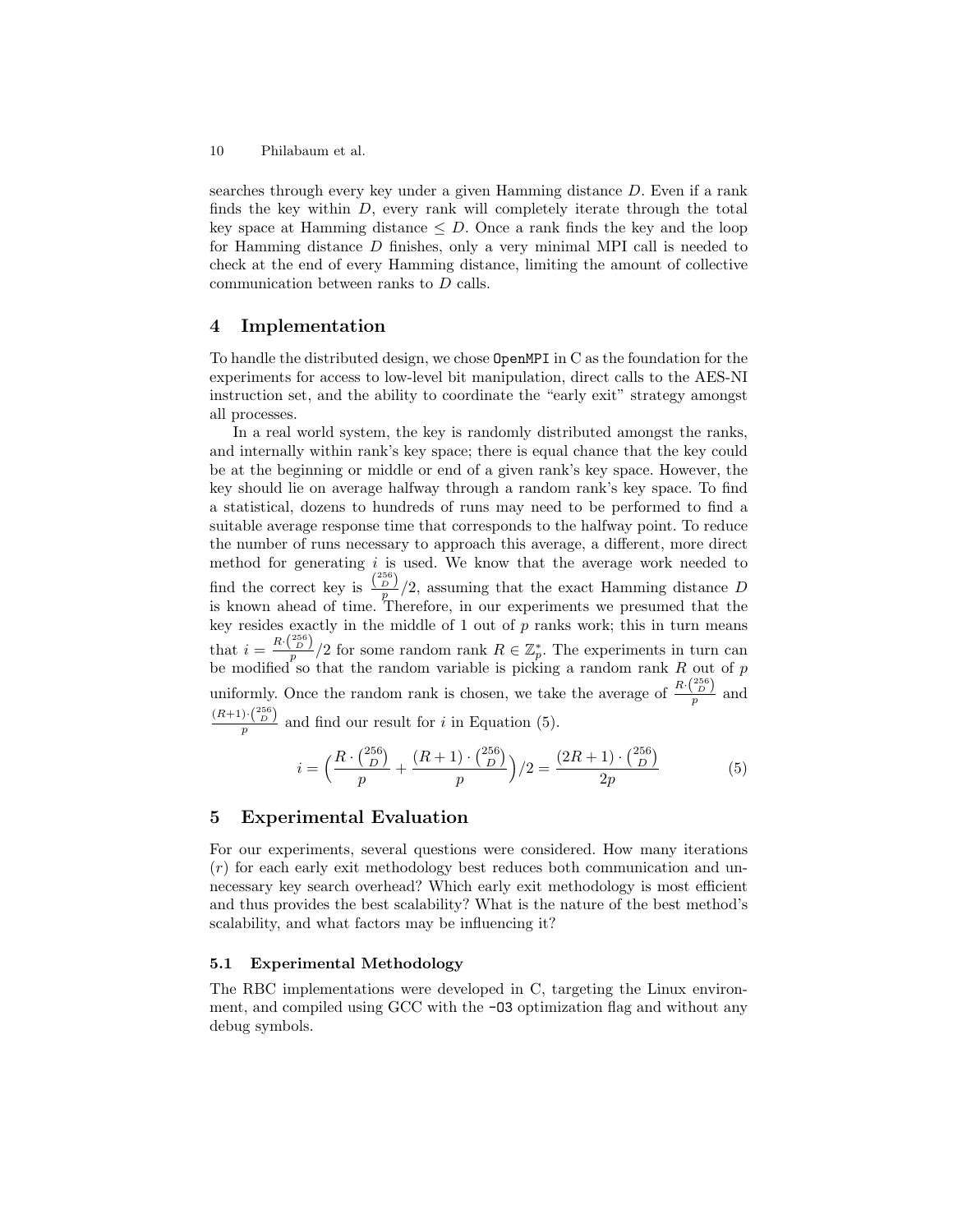While in a general purpose RBC engine the key may lie anywhere on the the combinatorial number line, for these experiments we chose the key placement specified in Section [4](#page-9-0) to forcefully induce an expectation that the key is always in the middle of the number line. Specifically, the middle of this number line is the average case for a uniformly random key search. Using this approach allows less runs to be tested to gain a sufficient average, independent of the platform tested on.

For experiments that use the EXIT-ALL COMBINATIONS method of early exit, the key is also forced to be in the middle, but the exit mechanism is ignored. Instead, the algorithm merely reports that the key was found as a sanity check, and the rest of the number line is explored.

Our experiments are carried out on a compute cluster that contains up to 19 compute nodes of  $2 \times$  Intel Xeon E5-2680 v4 (Broadwell) CPUs, each CPU with 14 physical cores with a base clock of 2.4 GHz and making up a total of 28 physical cores per node. We refer to this as PLATFORM A. In addition, each node of Platform A contains 128 GiB of memory. The experiments presented in Section [5.3](#page-11-0) used a single node of Platform A with 28 total cores. All of the benchmarks in Section [5.4](#page-12-0) and Section [5.5](#page-13-0) were run with dedicated resources. All powers of 2 from 1 to 512 core benchmarks were tested 10 times.

For our experiments in Section [5.4](#page-12-0) and Section [5.5,](#page-13-0) we define the parallel speedup to be the response time divided by the response time for a single core. Specifically, the single core response time uses the same MPI-based implementation as before, but will communicate with itself where necessary. Likewise, the parallel efficiency is the speedup divided by the rank count.

# <span id="page-10-0"></span>5.2 Comparing Our Custom Implementations vs. OpenSSL and GMP

A major factor in optimizing our algorithm is our use of low-level AES-NI instructions and our custom 256-bit unsigned integers as described in Section [3.2.](#page-7-0) We demonstrate the performance impact each component has on our algorithm in Table [1.](#page-11-1) Here, four implementations are tested, one for each combination of custom AES-NI vs. the OpenSSL library and custom fixed 256-bit unsigned integers vs. the GMP library. These implementations were tested using 28 cores of a single node of Platform A with the Exit-All Combinations method to demonstrate the performance of an exhaustive search. As shown in Table [1,](#page-11-1) with both libraries the runtime is 210.9 s, whereas using both of our optimizations yields 48.38 s and a speedup of 4.36×. If our optimizations do not suffer performance degradation from memory management operations, then the pure key search runtime should be an equivalent fraction in all implementations. That is to say, the runtime of AES-NI+GMP and OpenSSL+uint256 share the same fraction of runtime as Custom (AES-NI+uint256). Therefore, the addition of these two runtimes and subtracting one runtime of AES-NI+uint256 should add up to the total runtime of OpenSSL+GMP. This is proven by our experimental data, where  $125.4 + 134.0 - 48.38 = 211.02$  which is approximately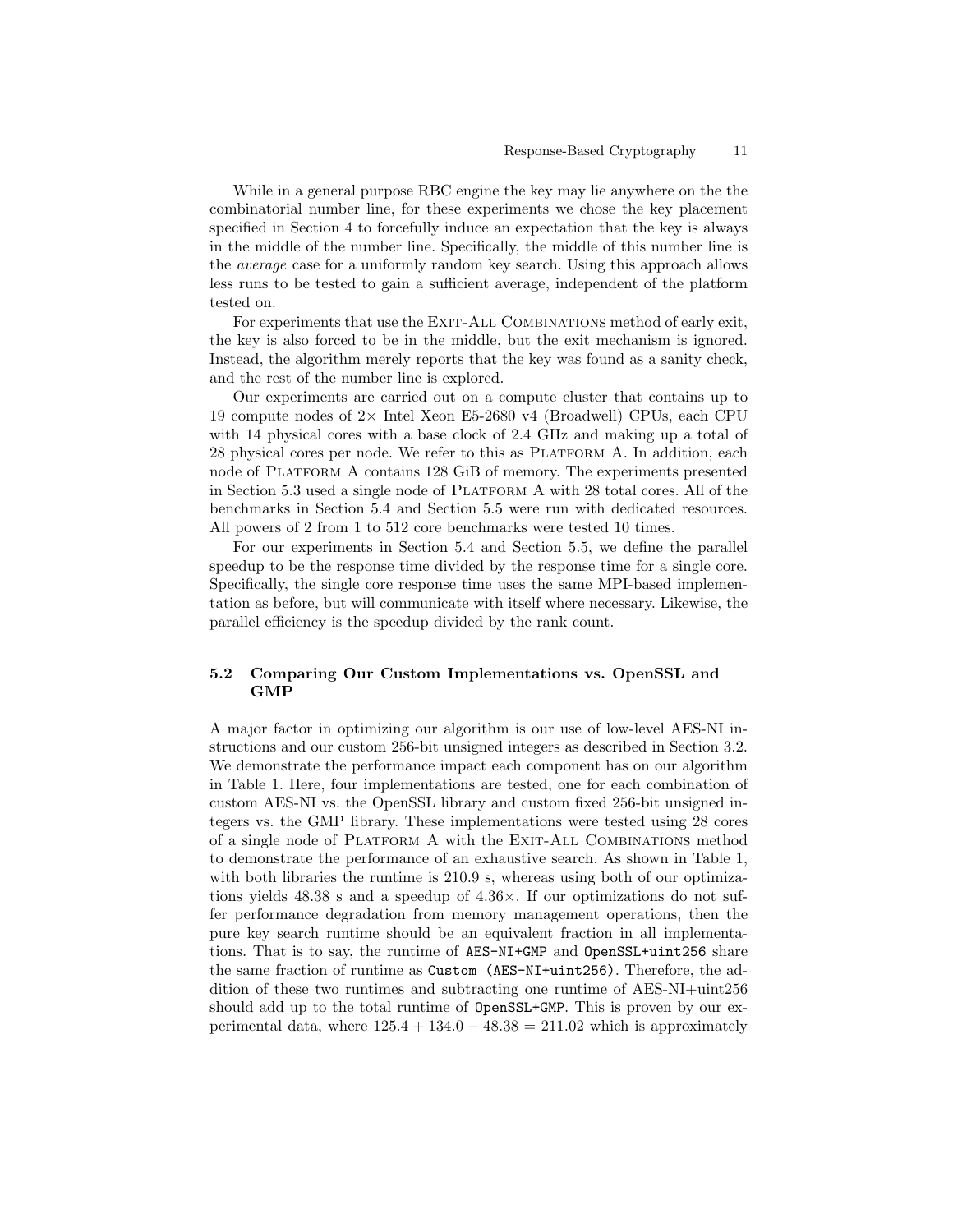<span id="page-11-1"></span>Table 1: Response times (s), overall key throughput (keys/s) and speedup over the baseline OpenSSL+GMP implementation compared to our custom AES-NI+uint256, AES-NI+GMP, and OpenSSL+uint256, implementations. Speedup is defined to be the implementation runtime divided by the OpenSSL+GMP runtime.

|                         |       | Implementation Response Time $(s)$ Key Throughput (keys/s) Speedup |      |
|-------------------------|-------|--------------------------------------------------------------------|------|
| Custom (AES-NI+uint256) | 48.38 | $1.82 \times 10^{8}$                                               | 4.36 |
| AES-NI+GMP              | 125.4 | $7.06 \times 10^{7}$                                               | 1.68 |
| $OpenSSL + unit 256$    | 134.0 | $6.61 \times 10^7$                                                 | 1.57 |
| OpenSSL+GMP             | 210.9 | $4.18 \times 10^{7}$                                               |      |

<span id="page-11-2"></span>

Fig. 2: The overall key throughput of the algorithm vs. the number of iterations  $(r)$  before communication is done comparing EXIT-PROBE and EXIT-Allreduce.

OpenSSL and  $GMP = 210.9$ . This shows that the new codebase has absolutely removed all overhead that OpenSSL and GMP contain.

## <span id="page-11-0"></span>5.3 Performance Tuning of the Early Exit Iteration Parameter  $r$

As both the EXIT-PROBE and EXIT-ALLREDUCE approaches of early exit rely on MPI communication, care must be given to optimizing the number of MPI calls made. There is a risk of spending too much communicating vs. allowing the rank to test more keys than are necessary. We experimented this relationship in Figure [2,](#page-11-2) by testing out the number of iterations between each MPI call (either MPI Iprobe and MPI Recv when found for EXIT-PROBE, or MPI Allreduce for EXIT-ALLREDUCE). The number of iterations  $(r)$  used are all powers of 2 from 1

to 8192 inclusively to take advantage of modulo checks (i.e.,  $0 \stackrel{?}{=}$  count (mod r)).

There is a visible overhead at the smallest  $r$  in Figure [2,](#page-11-2) best showcasing the problem of communication overhead. For EXIT-PROBE, the key throughput plateaus at approximately  $r \geq 128$  iterations. Likewise for EXIT-ALLREDUCE, the synchronous nature of MPI Allreduce has a much greater impact, where the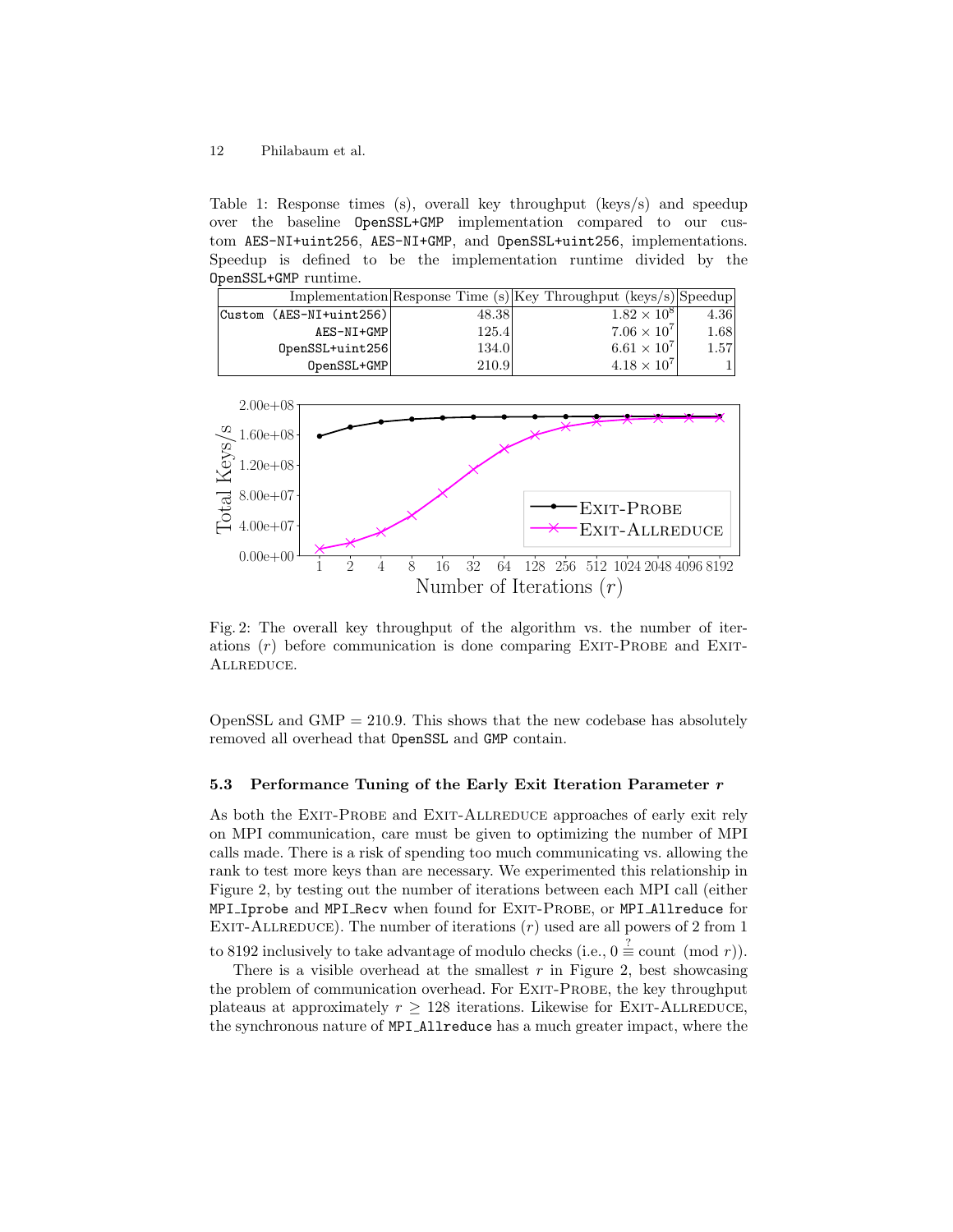<span id="page-12-1"></span>

Fig. 3: Comparing EXIT-ALL COMBINATIONS, EXIT-PROBE, and EXIT-ALLREDUCE as the response time of the algorithm vs. the number of ranks (p). The  $T = 2$  s threshold is also shown as the horizontal, dashed line.

two methods do not converge until about 4096 iterations. We observe a key rate of 185 million keys per second (for 28 cores), the 8192 iterations has minimal effect on increasing latency and reading more keys than are necessary.

## <span id="page-12-0"></span>5.4 Evaluation of Early Exit Strategies

For the next experiment, the next question is which early exit method is more efficient and scalable between EXIT-PROBE and EXIT-ALLREDUCE. This experiment is set up by running all ranks/cores counts of powers of 2 from 1 to 512 inclusively on PLATFORM A for the early exit methods EXIT-PROBE, EXIT-ALLREDUCE, and EXIT-ALL COMBINATIONS.

In Section [5.3,](#page-11-0) it was shown that at minimum the recommended number of iterations for every MPI call(s) was  $128$  and  $4096$  for EXIT-PROBE and EXIT-ALLREDUCE, respectively. While anywhere within the range of  $\sim 128-8192$  and  $\sim$  4096 – 8192 within the tested parameters for the two methods respectively were sufficient, we chose 128 iterations for EXIT-PROBE and 8192 iterations for EXIT-ALLREDUCE for our experiments.

In Figure [3,](#page-12-1) all three methods are plotted as time against an increasing rank count. EXIT-PROBE and EXIT-ALLREDUCE show similar times, with EXIT-PROBE achieving the lowest response time, whereas EXIT-ALL COMBINATIONS is on average twice as slow as either method as would be expected since it searches through all the keys without early exit.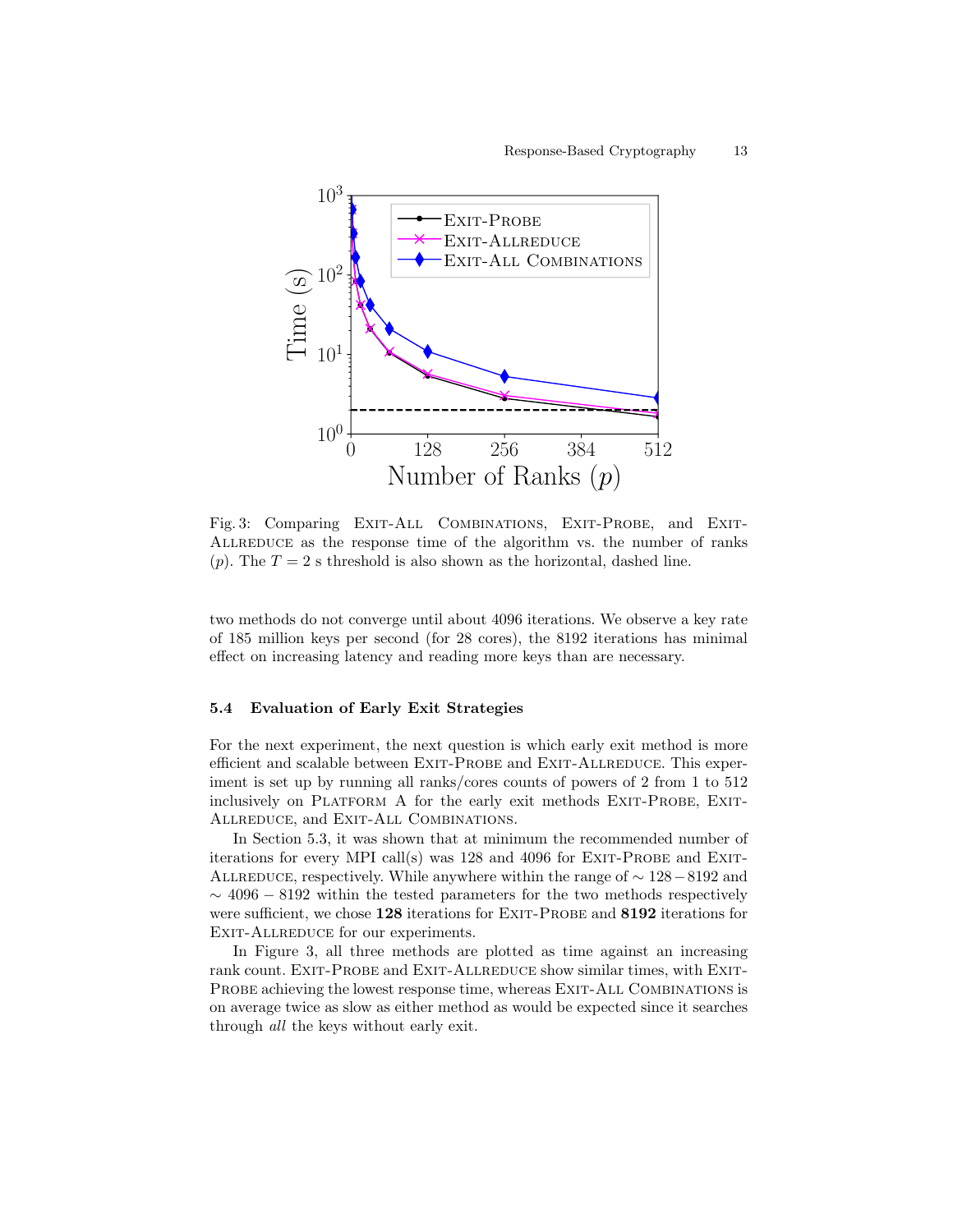<span id="page-13-1"></span>

Fig. 4: Comparing EXIT-ALL COMBINATIONS, EXIT-PROBE, and EXIT-ALLREDUCE as the response time of the algorithm vs. the parallel efficiency.

Figure [4](#page-13-1) compares the early exit strategies as a function of parallel efficiency (as a percentage) against the number of ranks p. At  $p \leq 32$  ranks, all three methods are effectively equivalent in their scalability, with none being anymore efficient than Exit-All Combinations. This is also what one would expect without MPI communication. Starting at  $p = 64$  ranks, the efficiency of EXIT-ALLREDUCE begins to degrade, whereas EXIT-ALL COMBINATIONS begins degrading at  $p = 128$  ranks. By  $p = 512$  ranks, EXIT-ALL COMBINATIONS's parallel efficiency is  $91.77\%$ , EXIT-PROBE's is  $78.97\%$ , and EXIT-ALLREDUCE's is at 71.61%.

Note that even EXIT-ALL COMBINATIONS loses parallel efficiency regardless of not using communication. At 512 ranks, the response times for EXIT-ALL COMBINATIONS, EXIT-PROBE, and EXIT-ALLREDUCE are 2.84 s, 1.65 s, and 1.81 s respectively. As the runtime decreases, small variances in switching hardware and latency become a more significant proportion of time, adding equally significant variance to the total runtime as the number of ranks increases. These experiments show that while the algorithm scales sufficiently well up to 512 ranks/cores, there is still likely to be a law of diminishing returns with careful consideration for hardware when implementing RBC for distributed-memory clusters of compute nodes.

After considering all three early exit methods, EXIT-PROBE is the recommended as the most efficient up to 512 ranks. In Section [5.5,](#page-13-0) we will examine EXIT-PROBE more thoroughly.

#### <span id="page-13-0"></span>5.5 Time-to-Solution and Scalability

As EXIT-PROBE is the best method chosen from Section [5.4,](#page-12-0) we explore a more in-depth analysis on its scalability and speedup. No new experiment was performed for this section, and instead the same data is used as in Section [5.4.](#page-12-0)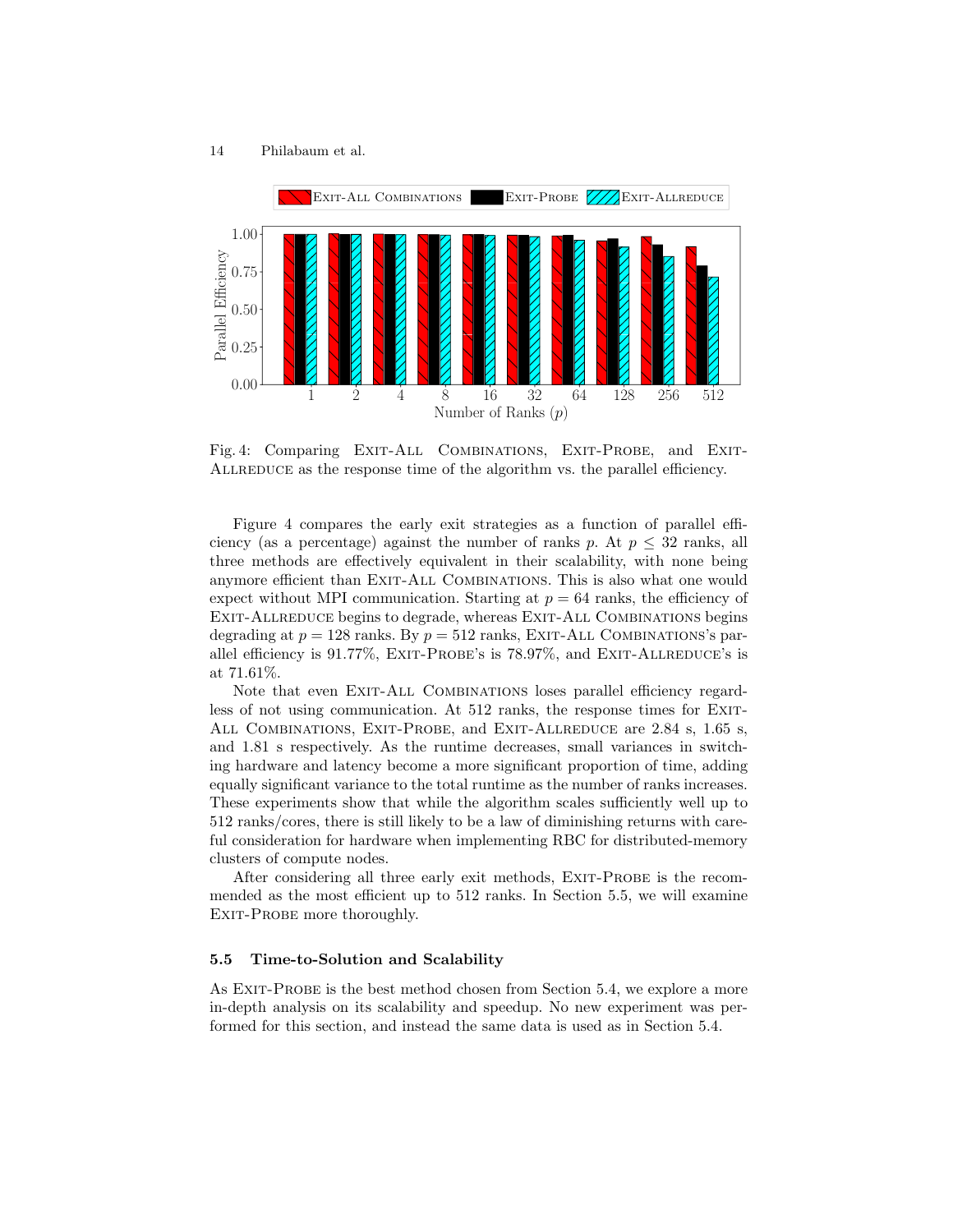<span id="page-14-0"></span>

Fig. 5: (a) The response time of our algorithm vs. the number of ranks  $(p)$ . (b) The parallel speedup vs.  $p$ , where the dashed line indicates a perfect speedup for comparison. (c) The parallel efficiency vs.  $p$ . All experiments are executed on up to 512 ranks on dedicated compute nodes. Experiments were carried out on PLATFORM A.

We analyzed the response time, speedup and parallel efficiency vs. the number of ranks/cores to find  $K_A$  derived from  $K_B$ . As stated in the motivation of the paper (Section [1\)](#page-0-0), our primary goal is to achieve a maximum latency of  $T = 2$  s. Figure [5\(](#page-14-0)a) plots the response time vs. the number of ranks/cores  $(p)$ , where we find that we are able to successfully achieve authentication within  $T = 2$  s when using  $256 < p \leq 512$  ranks. With no greater precision than 256 and 512 ranks tested, we can only estimate that 384 ranks is the minimum required ranks on PLATFORM A to meat the  $T = 2$  s threshold. The response time starts at 667 seconds at 1 rank, roughly decreasing by a factor of 2 with each factor of 2 increase in ranks up to  $p = 128$ . With 128, 256, and 512 ranks, the response times are 5.39 s, 2.80 s, and 1.65 s respectively.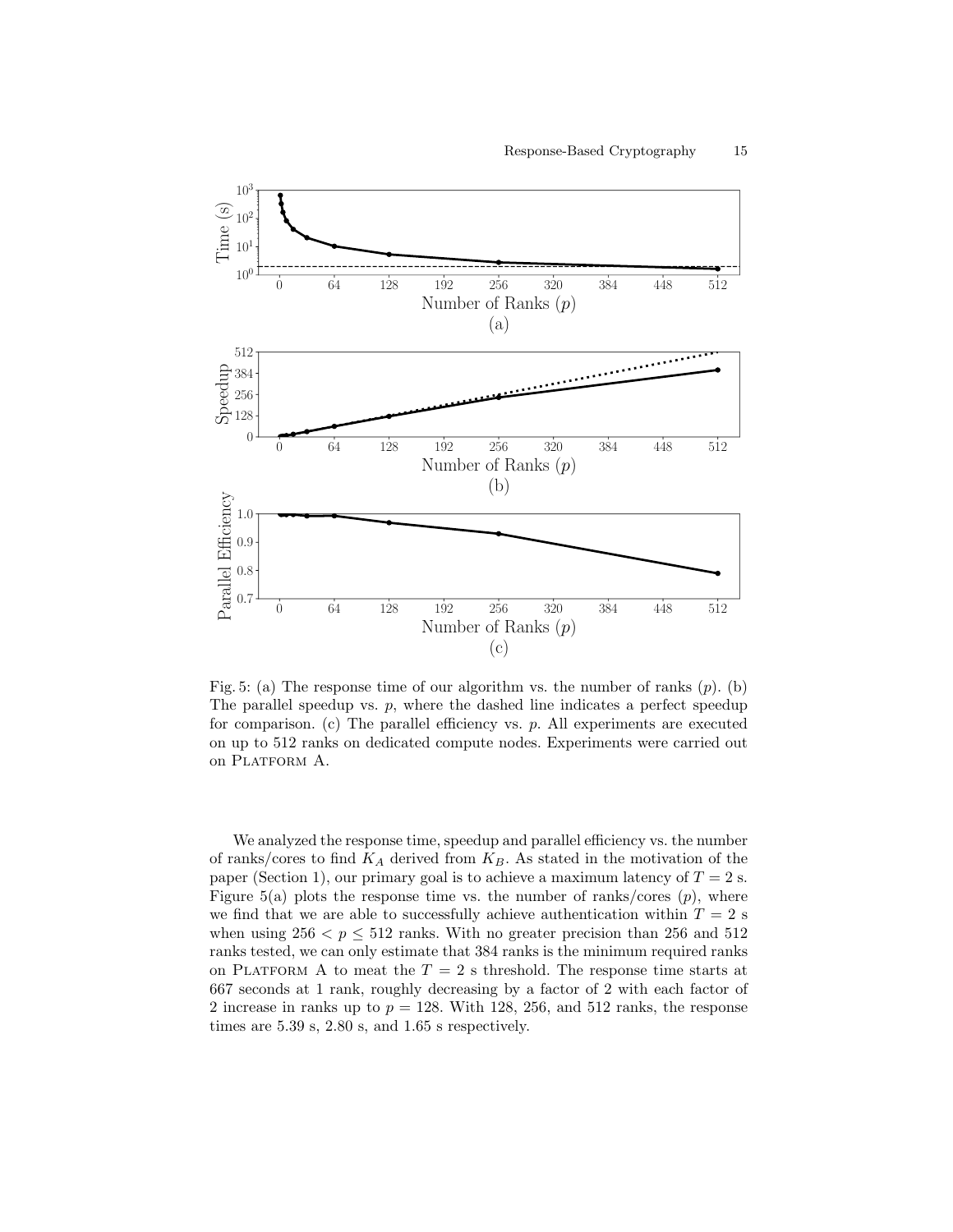Figure  $5(b)$  $5(b)$ –(c) plot the parallel speedup and parallel efficiency vs. p. The algorithm achieves good scalability up to  $p = 512$  ranks, where we achieve a speedup of  $404\times$ , corresponding to a parallel efficiency of 77.9%. Combined with Figure [4,](#page-13-1) both methods of early exit lead to a similar drop in efficiency. Regardless of synchronous or asynchronous communication, this indicates that the communication required to notify other ranks when the key has been found is non-negligible. Additionally, since all ranks independently search the key space, the ranks will compute more keys than needed since there is a delay between when the key is found by a rank, and when the signal is received to stop the search. As the number of ranks increase, there is a greater total delay when communicating that the search needs to terminate.

# <span id="page-15-1"></span>6 Conclusions and Future Work

Response-based cryptographic engines have the potential to be applicable in many different use cases. The disparity of compute power between client devices, servers, and compute clusters is intractible. Past research has focused on placing more computational pressure on the client-side by developing complex error-correcting methods. Before, the concept of taking advantage of the massive compute power of modern-day clusters was only illustrated in theory [\[9,](#page-16-7) [12,](#page-16-8) [14\]](#page-16-9).

Through our experiments, we took the next step by displaying the capabilities of the protocol in practice. We developed a novel methodology for the server to iteratively search through the client device's surrounding key space with increasing Hamming distances. By utilizing the combinatorial number system and an efficient early exit strategy, we were also capable of massively distributing the search problem up to 512 cores.

Future work to consider are exploring other symmetric and asymmetric encryption schemes, such as elliptic-curve cryptography. Furthermore, other recent and novel post-quantum cryptographic encryption schemes, namely lattice-based and hash-based cryptography, should be considered. Another direction to consider is using graphics processing units (GPUs) for general purpose computation. The GPU's high computational throughput may further improve performance.

As discussed in Section [5.5,](#page-13-0) the networking of the platform can have a significant impact on the overall throughput of the implementation as the core count increases.

# References

- <span id="page-15-2"></span>1. Anderson, S.E.: Bit Twiddling Hacks (2005), [http://graphics.stanford.edu/](http://graphics.stanford.edu/~seander/bithacks.html) <sup>∼</sup>[seander/bithacks.html](http://graphics.stanford.edu/~seander/bithacks.html)
- <span id="page-15-0"></span>2. Antoniadis, A., Sklavos, N., Kavun, E.B.: An efficient implementation of a delaybased puf construction. In: proceedings of Trustworthy Manufacturing and Utilization of Secure Devices Workshop, Design, Automation and Test in Europe Conference,(DATE'20), Paris, France (2020)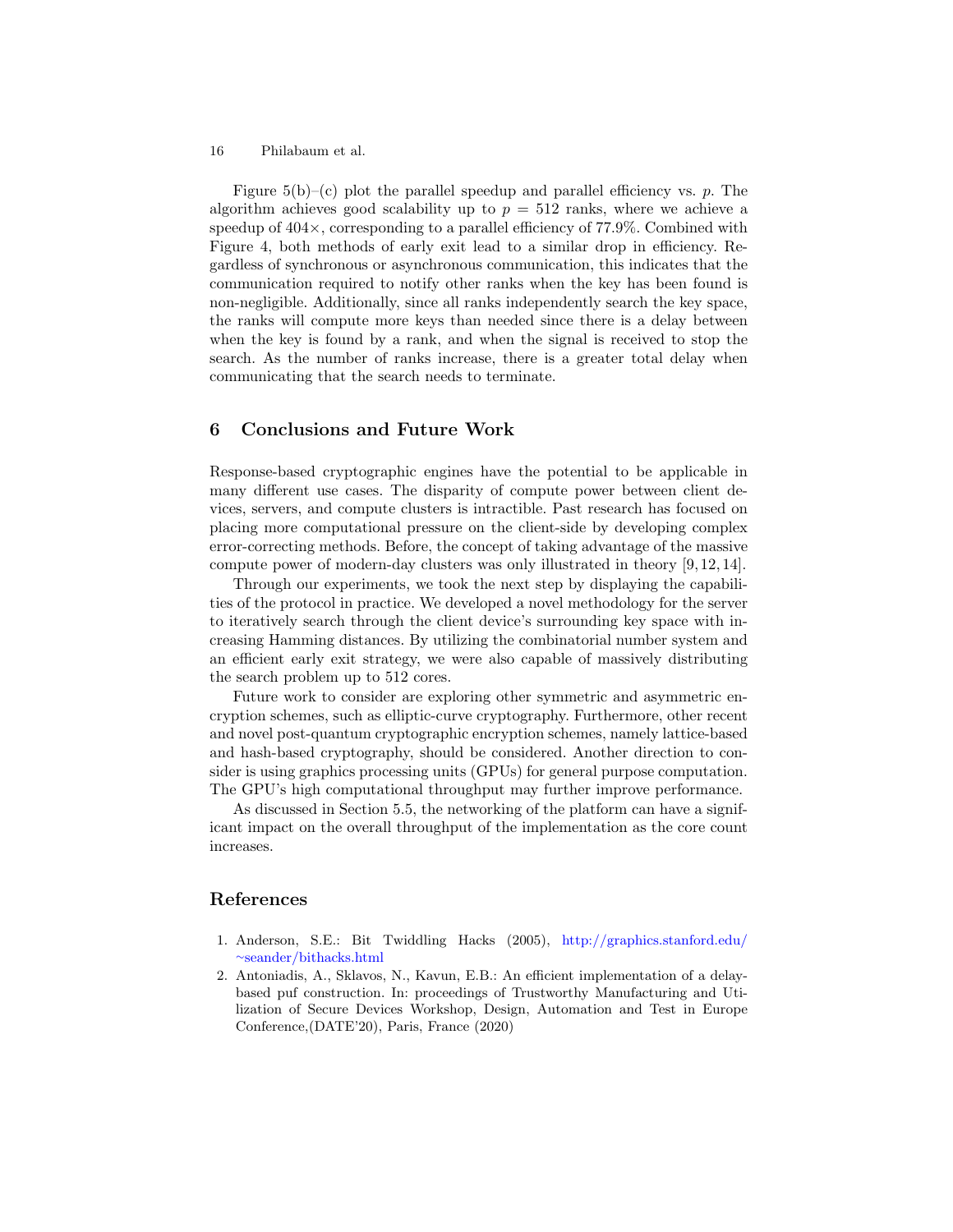- <span id="page-16-10"></span>3. Assiri, S., Cambou, B., Booher, D.D., Ghanai Miandoab, D., Mohammadinodoushan, M.: Key Exchange using Ternary system to Enhance Security. In: IEEE 9th Annual Computing and Communication Workshop and Conference (CCWC). pp. 0488–0492 (2019)
- <span id="page-16-11"></span>4. Booher, D.D., Cambou, B., Carlson, A.H., Philabaum, C.: Dynamic Key Generation for Polymorphic Encryption. In: IEEE 9th Annual Computing and Communication Workshop and Conference (CCWC). pp. 0482–0487 (2019)
- <span id="page-16-3"></span>5. Bösch, C., Guajardo, J., Sadeghi, A.R., Shokrollahi, J., Tuyls, P.: Efficient Helper Data Key Extractor on FPGAs. In: Oswald, E., Rohatgi, P. (eds.) Cryptographic Hardware and Embedded Systems. pp. 181–197. Springer Berlin Heidelberg, Berlin, Heidelberg (2008)
- <span id="page-16-4"></span>6. Boyen, X.: Reusable Cryptographic Fuzzy Extractors. In: Proceedings of the 11th ACM Conference on Computer and Communications Security. pp. 82–91. CCS '04, ACM, New York, NY, USA (2004)
- <span id="page-16-12"></span>7. Cambou, B., Telesca, D.: Ternary Computing to Strengthen Information Assurance. Development of Ternary State based Public Key Exchange. In: IEEE, SAI Computing Conference (2018)
- <span id="page-16-13"></span>8. Cambou, B.: Physically Unclonable Function Generating Systems and Related Methods (May 29 2018), US Patent 9,985,791
- <span id="page-16-7"></span>9. Cambou, B.: Unequally Powered Cryptography with Physical Unclonable Functions for Networks of Internet of Things Terminals. In: Proceedings of the Communications & Networking Symposium. pp. 4:1–4:13. CNS '19, Society for Computer Simulation International, San Diego, CA, USA (2019), [http://dl.acm.org/citation.](http://dl.acm.org/citation.cfm?id=3338063.3338067) [cfm?id=3338063.3338067](http://dl.acm.org/citation.cfm?id=3338063.3338067)
- <span id="page-16-14"></span>10. Cambou, B., Flikkema, P.G., Palmer, J., Telesca, D., Philabaum, C.: Can Ternary Computing Improve Information Assurance? Cryptography 2(1) (2018), [https://](https://www.mdpi.com/2410-387X/2/1/6) [www.mdpi.com/2410-387X/2/1/6](https://www.mdpi.com/2410-387X/2/1/6)
- <span id="page-16-1"></span>11. Cambou, B., Orlowski, M.: Puf designed with resistive ram and ternary states. In: Proceedings of the 11th Annual Cyber and Information Security Research Conference. pp. 1–8 (2016)
- <span id="page-16-8"></span>12. Cambou, B., Philabaum, C., Booher, D.: Response-based Cryptography with PUFs, NAU Case D2018-049
- 13. Cambou, B., Philabaum, C., Booher, D.: Replacing error correction by key fragmentation and search engines to generate error-free cryptographic keys from pufs. CryptArchi (2019)
- <span id="page-16-9"></span>14. Cambou, B., Philabaum, C., Booher, D., Telesca, D.A.: Response-Based Cryptographic Methods with Ternary Physical Unclonable Functions. In: Arai, K., Bhatia, R. (eds.) Advances in Information and Communication. pp. 781–800. Springer International Publishing, Cham (2020)
- <span id="page-16-2"></span>15. Chen, A.: Comprehensive assessment of rram-based puf for hardware security applications. In: 2015 IEEE International Electron Devices Meeting (IEDM). pp. 10.7.1–10.7.4 (2015)
- <span id="page-16-5"></span>16. Chen, B., Ignatenko, T., Willems, F.M.J., Maes, R., van der Sluis, E., Selimis, G.: A Robust SRAM-PUF Key Generation Scheme Based on Polar Codes. In: IEEE Global Communications Conference. pp. 1–6 (2017)
- <span id="page-16-6"></span>17. Delvaux, J., Gu, D., Schellekens, D., Verbauwhede, I.: Helper Data Algorithms for PUF-Based Key Generation: Overview and Analysis. IEEE Transactions on Computer-Aided Design of Integrated Circuits and Systems 34(6), 889–902 (June 2015)
- <span id="page-16-0"></span>18. Gassend, B., et al.: Silicon Physical Eandomness. In: Proceedings of the 9th ACM Conference on Computer and Communications Security. pp. 148–160 (2002)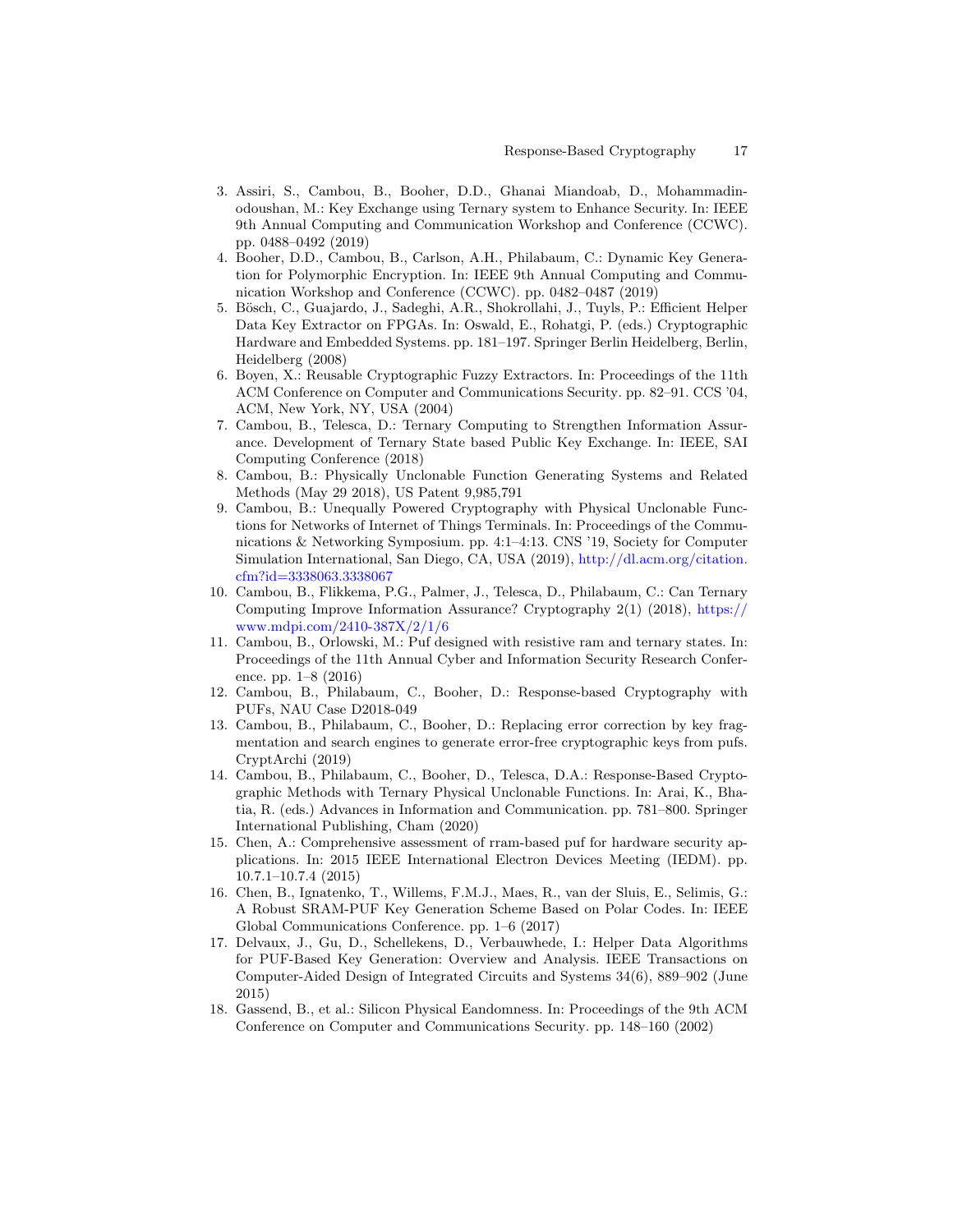- 18 Philabaum et al.
- <span id="page-17-3"></span>19. Guajardo, J., Kumar, S.S., Schrijen, G.J., Tuyls, P.: FPGA Intrinsic PUFs and Their Use for IP Protection. In: Paillier, P., Verbauwhede, I. (eds.) Cryptographic Hardware and Embedded Systems - CHES 2007. pp. 63–80. Springer Berlin Heidelberg, Berlin, Heidelberg (2007)
- <span id="page-17-15"></span>20. Gueron, S.: Intel® Advanced Encryption Standard (AES) New Instructions Set. Tech. Rep. 323641-001, Intel Corporation (May 2010), [https://www.intel.com/content/dam/doc/white-paper/](https://www.intel.com/content/dam/doc/white-paper/advanced-encryption-standard-new-instructions-set-paper.pdf) [advanced-encryption-standard-new-instructions-set-paper.pdf](https://www.intel.com/content/dam/doc/white-paper/advanced-encryption-standard-new-instructions-set-paper.pdf)
- <span id="page-17-12"></span>21. Harary, F., Beckenbach, E.: Applied Combinatorial Mathematics (1964)
- <span id="page-17-0"></span>22. Herder, C., Yu, M., Koushanfar, F., Devadas, S.: Physical Unclonable Functions and Applications: A Tutorial. Proceedings of the IEEE 102(8), 1126–1141 (Aug 2014)
- <span id="page-17-7"></span>23. Hiller, M., Merli, D., Stumpf, F., Sigl, G.: Complementary IBS: Application Specific Error Correction for PUFs. In: 2012 IEEE International Symposium on Hardware-Oriented Security and Trust. pp. 1–6 (June 2012)
- <span id="page-17-10"></span>24. Hofer, M., Boehm, C.: An Alternative to Error Correction for SRAM-Like PUFs. In: Mangard, S., Standaert, F.X. (eds.) Cryptographic Hardware and Embedded Systems, CHES 2010. pp. 335–350. Springer Berlin Heidelberg, Santa Barbara, California (Aug 2010)
- <span id="page-17-4"></span>25. Holcomb, D.E., Burleson, W.P., Fu, K., et al.: Initial SRAM State as a Fingerprint and Source of True Random Numbers for RFID Tags. In: Proceedings of the Conference on RFID Security. vol. 7, p. 01 (2007)
- <span id="page-17-8"></span>26. Kang, H., Hori, Y., Katashita, T., Hagiwara, M., Iwamura, K.: Cryptographie Key Generation from PUF Data Using Efficient Fuzzy Extractors. In: 16th International Conference on Advanced Communication Technology. pp. 23–26 (Feb 2014)
- <span id="page-17-5"></span>27. Keller, C., Gürkaynak, F., Kaeslin, H., Felber, N.: Dynamic memory-based physically unclonable function for the generation of unique identifiers and true random numbers. In: 2014 IEEE International Symposium on Circuits and Systems (IS-CAS). pp. 2740–2743. IEEE (2014)
- <span id="page-17-14"></span>28. Knuth, D.E.: The Art of Computer Programming: Vol. 4, No. 1: Bitwise Tricks and Techniques-Binary Decision Diagrams. Addison Wesley Professional (2009)
- <span id="page-17-13"></span>29. Knuth, D.E.: Generating All Combinations and Partitions. Addison-Wesley (2010)
- <span id="page-17-9"></span>30. Maes, R., Tuyls, P., Verbauwhede, I.: A Soft Decision Helper Data Algorithm for SRAM PUFs. In: 2009 IEEE International Symposium on Information Theory. pp. 2101–2105 (June 2009)
- <span id="page-17-1"></span>31. Maes, R., Verbauwhede, I.: Physically Unclonable Functions: A Study on the State of the Art and Future Research Directions, pp. 3–37. Springer Berlin Heidelberg, Berlin, Heidelberg (2010)
- <span id="page-17-11"></span>32. Mohammadinodoushan, M., Cambou, B., Philabaum, C., Hely, D., Booher, D.: Implementation of Password Management System Using Ternary Addressable PUF Generator. In: IEEE SECON 2019: IEEE STP-CPS Workshop (Jun 2019)
- <span id="page-17-2"></span>33. Prabhu, P., Akel, A., Grupp, L.M., Yu, W.K.S., Suh, G.E., Kan, E., Swanson, S.: Extracting device fingerprints from flash memory by exploiting physical variations. In: McCune, J.M., Balacheff, B., Perrig, A., Sadeghi, A.R., Sasse, A., Beres, Y. (eds.) Trust and Trustworthy Computing. pp. 188–201. Springer Berlin Heidelberg, Berlin, Heidelberg (2011)
- <span id="page-17-6"></span>34. Rahman, M.T., Rahman, F., Forte, D., Tehranipoor, M.: An aging-resistant ro-puf for reliable key generation. IEEE Transactions on Emerging Topics in Computing 4(3), 335–348 (2016)